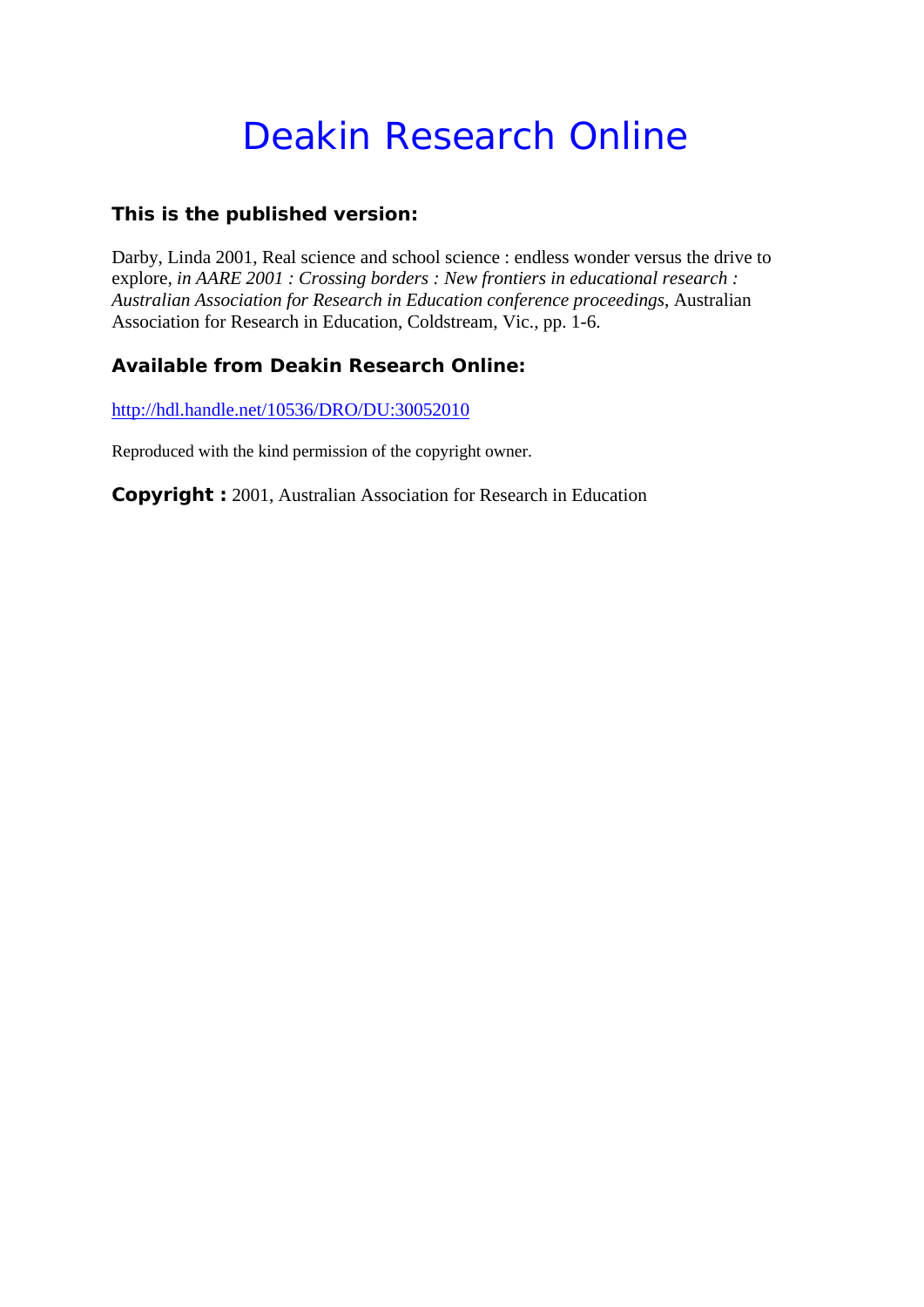### **REAL SCIENCE AND SCHOOL SCIENCE: ENDLESS WONDER VERSUS THE DRIVE TO EXPLORE**

#### *Linda Darby*

#### *University of Ballarat*

ABSTRACT *Science may be simply defined as a way of finding out about how the world works. It is often viewed as objective and being built on a step-wise procedural base. The question arises as to whether school science needs to be different to cutting-edge ('real') science since the outcomes have different purposes, one requiring scientific breakthroughs, the other being imitative and simple. The divergence between these two realities of science impacts on the development of science curricula in that relevance for students, rather than purely imitating real science, steers science curricula.*

*This paper reports on an ethnographic case study of a Year 7 Science class, incorporating weekly observations of science lessons, focus group interviews with students and teacher discussions. The focus of the research is on the evolution of students' perceptions and expectations of science over the course of the year.* 

*A reconstruction of the first science lesson using student interview responses embodies two main themes that have arisen from the research.* 

*The first relates to students' perceptions and expectations of school science compared to 'real' science. Five characteristics have been drawn out from the data describing the differences between real and school science. Also, characterisation of the culture of school science explores what students mean by the term 'doing science'.* 

*The second theme relates to the values attached to the terms 'fun' and 'interesting', and the implications they have for learning science. These are value-laden adjectives often used by students and teachers to describe aspects of school science. The distinction between fun and interesting appears to encapsulate whether a response is a reflexive reaction to an experience that is non-threatening and emancipatory (fun), or whether curiosity has been aroused, which prompts students to ask questions, thereby initiating the learning process (interesting). It may be that students that are interested in searching for answers in science exhibit a 'drive to explore' the natural world, whereas, students who show no indication of wanting to find out but are still responsive, especially to the fun elements of the classroom, perhaps remain fascinated in a state of 'endless wonder'.* 

'Welcome to science,' says the teacher. 'It's really good, and we're gonna have heaps of fun!' For a Year 7 class entering the world of secondary school science for the first time, this sounds absolutely 'awesome'. Indeed, this is how the teacher in this study introduced School science to a class of Year seven students. However, as awe-inspiring as such a statement may be, the question remains: Is it possible to maintain and accommodate the anticipation that such bold statements evoke?

As a teacher of Year seven science myself, I have found that as the year progresses, an eager group of students can, in fact, become less attentive, and negativity and apathy become the dominant attitudes towards science, with science lessons being perceived as boring by some students.

In order to investigate the this wane in student attitudes, I was inspired to embark on an interpretive ethnographic case study of Year 7 science. The study was designed to explore whether students' perceptions of school science reflected their perceptions of science, encompassing 'science' in all its dimensions as perceived by the students (in and out of the school context), and whether their experience of school science is indicative of what they expect all science to be like. The purpose of the study was to investigate the continuity of experiences that students face during their first year of science in a secondary school setting. The research questions related to what students perceived to be science within its many dimensions and what they expected of science; how these perceptions and expectations evolved over the year; and whether there were certain experiences that appeared to influence this evolution.

This wane in student interest in science during the transition from primary to secondary school is prominent in literature. report on the generalisation that there is an apparent down turn in motivation, expressed through 'negative attitudes and behavioural patterns, which appear to negate the benefits of learning in school' (p. 287). report on some of the factors contributing towards the developing and changing perceptions of students, such as students' expectation of a high degree of practical hands-on activities, school size and teacher pedagogy. consider that the boredom associated with some work done by students, especially those in their middle years of schooling, may not necessarily be indicative of a lack of interest and enjoyment, but more a lack of challenge, where challenge is a part of the learning environment.

My study involved a year 7 class from an independent school in the Ballarat area, including the female teacher (T). The study employed ethnographic methods to follow the class through the 2001 school year, including participant observation once a week, student focus group semi-structured interviews once a term, and informal interviews and discussions with key informants throughout the year . Categorical analysis saw the emergence of various themes. During interviews I was able to explore the emergent themes and gather student insight, clarification of terms, and meanings of experiences students had in science lessons.

What follows is a reconstruction capturing the experience of their first science lesson, synthesised from student interview responses. The reconstruction provides a snapshot of how students perceived science early in their transition from primary to secondary school. From the reconstruction emerge two themes relating to, first, how students perceive school science and real science, and secondly, the depiction of science as being fun and interesting (as mapped in the Appendix). Both of these themes are explored in the light of the reconstruction. In conclusion a number of questions have been raised in order to prompt discussion about how the two themes can be used to promote learning in science.

#### **Reconstruction of the First Lesson**

*I walk into the science room, not really sure what is going to happen. I didn't really enjoy science in primary school. It was kind of boring because we already knew half the stuff. We only just sat there and learnt off a text book and it wasn't fun. I am worried that I won't know how to do the experiments, I don't know much about science. I don't really want to be here, I actually wanted to go to sick bay, but I didn't.* 

*The teacher asks us about what science we've done in primary school. It is interesting hearing about what other people have done and finding out what they know. The teacher says that science is going to be Fun.* 

*Then the teacher shows us some scientists on a PowerPoint presentation. This is very interesting, finding out about different famous scientists.*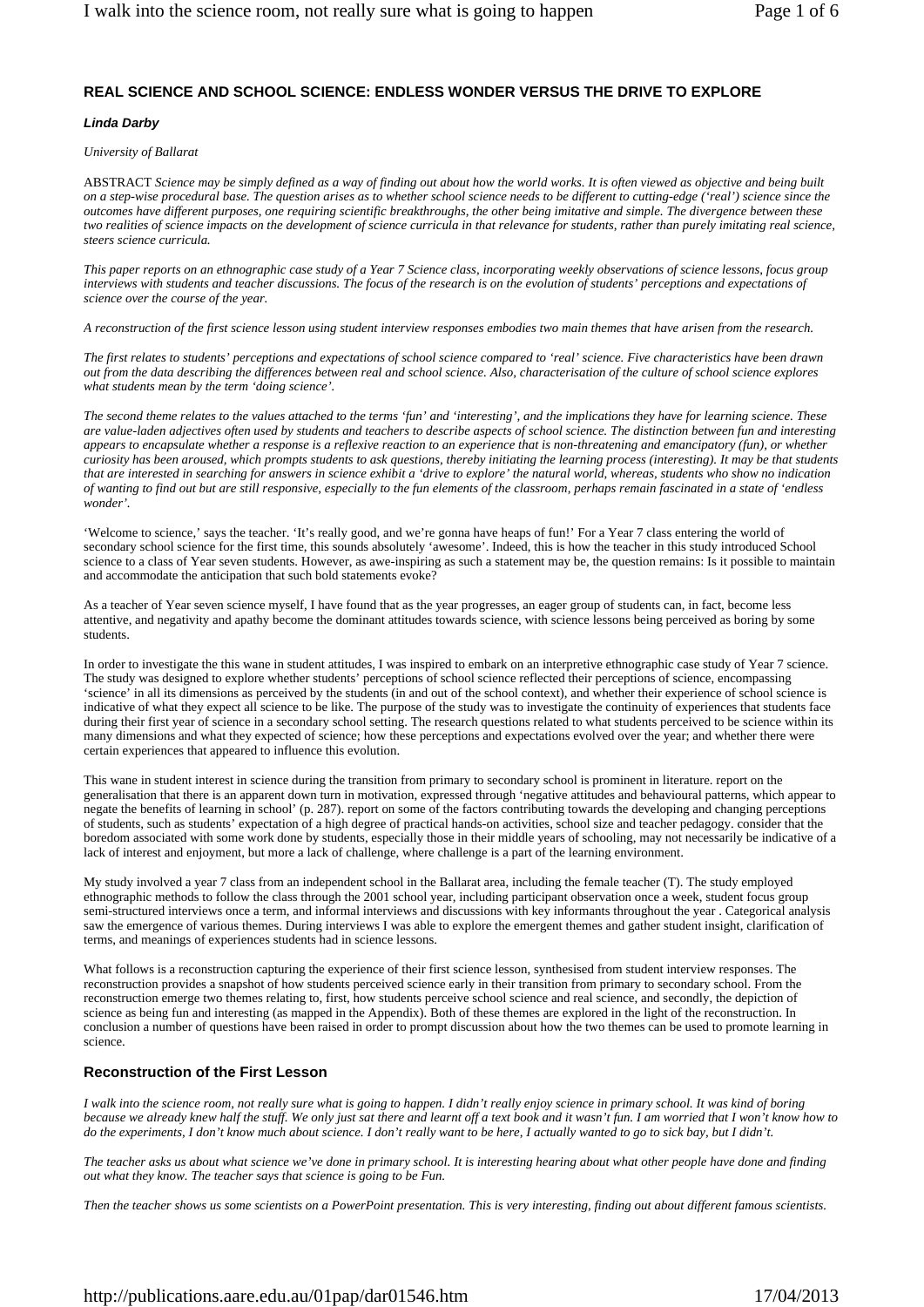*She says that we are all scientists, but I can't imagine myself as a scientist. They invent new things and they know a lot about chemicals and that's all they work on. They work on their own and know what to do and they use big words. I don't want to be one of them when I leave school.* 

*And then we go over to the lab. We get to put on lab coats. Everybody looks funny, but this is great, really fun. A man comes in and shows us some experiments where he mixes chemicals together. He shows us some with different chemicals changing colours: he puts two clears together and it changed to like a purple. These are a bit boring, but they are still interesting. Then he does some that have sparks going everywhere and one where this foamy stuff pops out. It looks really good. We don't see it very often. I've never seen an experiment, besides on TV. And everyone just goes Wow! And big expressions on their faces and you can just see that it is really fun and, when it's time to go it's like But I want to see more!* 

*I think it is good that he can show us what to do because I always thought that science was really boring and you did stuff that had lots of abbreviations for stuff that was really simple. I think science is actually going to be better than I thought it was going to be, cos we did really easy experiments at my old school. I used to be scared of doing science cos I thought we had to make up our own experiments and I was thinking back what would happen like, how would we know. But it all seems fairly simple. You've just got to research the stuff.*

*This is what science is all about. We have the lab coat, we get to use special science equipment and play with chemicals. Now I feel that I will really be doing science. I think I am going to enjoy science now because of the experiments because it's fun, yeah, really interesting. Now when I walk into the science room, I think that something fun is always going to happen. There's so many different things you could actually do.* 

#### **Discussion**

#### **Theme One: Students' perceptions of real versus school science**

The first of the two themes emerging from the reconstruction relates to how students perceive school science compared to 'real' science. The reconstruction raises two main points relating to students' perceptions of school science and real science. One characterises the differences between real and school science, the other gives some insight as to how students perceive their science education at school.

The first point relates to the way school and real science are characterised, as drawn out by students' descriptions of scientists. The third paragraph summarises students' perception of a scientist, and since the scientist is a product of the culture of real science, an image of the real science culture can be constructed. The following description is a compilation of some of the interview responses students made to the question "What is the difference between the science you do at school and the science that scientists do outside of school?":

She says that we are all scientists, but I can't imagine myself as a scientist. They invent new things and they know a lot about chemicals and that's all they work on. They work on their own and know what to do and they use big words.

Within that brief description, five characteristics have been identified that differentiate real science from school science. These characteristics, as described in Table 1, are: their purpose for doing what they do, types of activity or what they do, the importance of what they do, the level of learning or knowledge that they have, the focus or speciality of what they do, and the environmental factors within which they work.

|                      | <b>Real Science</b>                                                                                                                                                                                              | <b>School Science</b>                                                                                                                                                       |  |
|----------------------|------------------------------------------------------------------------------------------------------------------------------------------------------------------------------------------------------------------|-----------------------------------------------------------------------------------------------------------------------------------------------------------------------------|--|
| Purpose              | Add to the body of scientific knowledge                                                                                                                                                                          | Educate from the existing body of<br>scientific knowledge                                                                                                                   |  |
| Activity             | More ground breaking, producing and<br>discovering new things                                                                                                                                                    | Students just repeat what scientists have<br>already done.                                                                                                                  |  |
| Importance           | More important because scientists do it for a<br>reason, it is used for more important things.<br>It's more to find out why people get cancer<br>and how to cure it, making the science they<br>do more serious. | Less important. It doesn't mean much in<br>the wider scheme of life. Its importance<br>lies in its purpose of educating school<br>students.                                 |  |
| Level of<br>Learning | Scientists are considered to know more,<br>using big words, being more advanced in<br>what they know and use more complex<br>equipment because they would 'know what<br>to $do'.$                                | Simple concepts that help students get<br>used to science, using simple words to<br>describe simple pracs.                                                                  |  |
| Focus                | The focus of real science is more specialised,<br>so scientists focus on one aspect of science                                                                                                                   | School science is more broad                                                                                                                                                |  |
| Environment          | Scientists generally work on their own<br>without constant supervision and do not have<br>a teacher                                                                                                              | In school science they are restricted to the<br>constraints of the classroom environment.<br>Also, the teacher directs the learning<br>experiences and provides assistance. |  |

Table 1. Comparison of the characterisation of real science and school science, as perceived by Year 7 students.

Some students considered there to be a great difference between what real scientists do and what they do in school science. The major difference was that scientists already know about the facts so do not need to do the simple experiments to learn the basics, as illustrated in the reconstruction: 'they know a lot about chemicals…know what to do and they use big words'. In fact, when students compared themselves to scientists some did not consider themselves as scientists, arguing that they do not know enough and that scientists know so much more, as related in the reconstruction: 'She says we are all scientists, but I can't imagine myself as a scientist.'

The difference between activity and importance is a product of their purpose: 'They invent new things…' Students perceived that the purpose of real science is to add to a body of knowledge where there are important scientific discoveries, such as a cure for AIDS or cancer. School science, in comparison, was perceived as having the purpose of educating school students from the existing body of knowledge by repeating what scientists have already done, and as such, giving school science less immediate importance.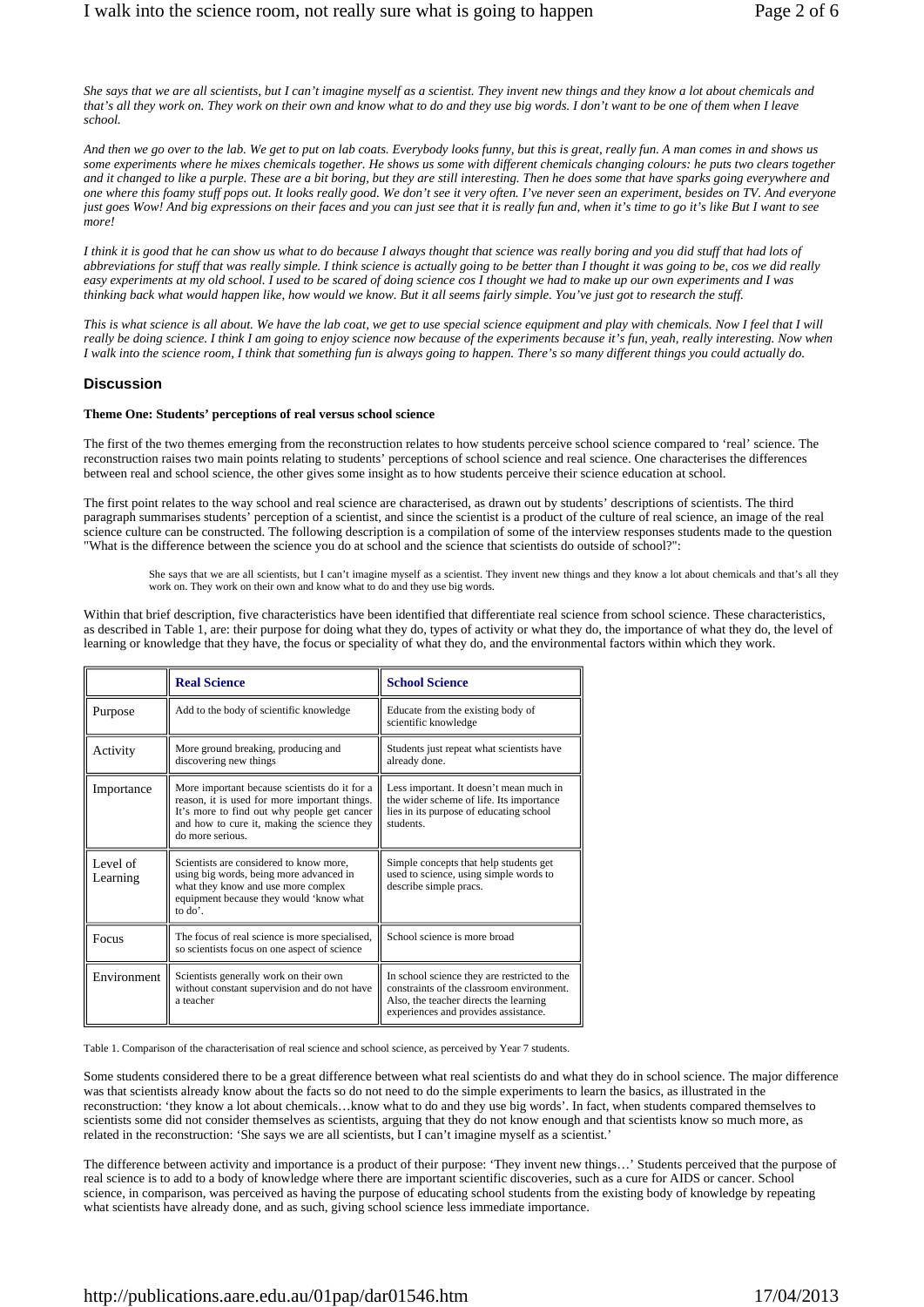The students also perceived there to be a difference in *how* scientists work and the environment in which they work: 'that's all they work on. They work on their own…' The work of scientists was perceived as being more specialised in that they focus on one aspect of science, compared to school science where students cover science broadly, skimming over all types of science. In the first part of the lesson represented in the reconstruction, the teacher presented and discussed different types of scientists, all working in their own field of science, so a chemist studies chemistry, a zoologist studies animals, a cell biologist studies cells. So from this instruction and pre-existing constructs of what scientists are, students had the perception that scientists operating in real science are very specialised in what they do. This perception has been carried through the year, although there has been a predominant shift in term four towards the idea that science is everything, which allows all students to, in fact, be scientists since they are continually exploring the surrounding world.

Another characteristic is the environment within which scientists operate, where scientists were seen to generally work on their own. This was a key issue for students in year seven. Many of the students enjoyed working in groups, so the belief that scientists work on their own leads them to conclude that they do not want to be a scientist. One of the aspects emerging from the interviews relating to the environment within which scientists operate is that they do not have a teacher telling them what needs to be done. So, they do not just work on their own, but they are independent workers, which must also assume that they have the level of learning to be able to sustain such independent work. Students, however, encounter school science within the constraints of the classroom. The teacher is seen as pivotal in directing their learning and learning experiences, so they consider themselves less independent than scientists.

Since students operate within the context of school science, they generally make no conscious comparison between what they do at school and what scientists do. After all, if students stopped at the idea that school science is less important than real science, then school science would be considered inferior and irrelevant. But educating students about science has its own agenda. Therefore, in an attempt to gain insight into how students perceived their science education, the second point emerging from the reconstruction within this theme is the characterisation of the culture of school science. The reconstruction suggests that school science is seen to be all about being in the lab, and now that they are exposed to the lab in secondary school, they believe they will actually be 'doing science.' Doing science is defined in the reconstruction as experiencing the lab in all its parts: the lab coat, chemicals, complicated experiments, proper scientific equipment and just *being in* the lab, all with the purpose of finding out about science:

I used to be scared of doing science cos I thought we had to make up our own experiments and I was thinking back what would happen like, how would we<br>know. But it all seems fairly simple. You've just got to research the st

This is what science is all about. We have the lab coat, we get to use special science equipment and play with chemicals. Now I feel that I will really be doing science.

Compared to their primary school experience, which was often wanting of science experiments in a formal lab, secondary science offered the students the opportunity to enter into this world of science.

In summary of this theme, an exploration of the literature has revealed substantial research in the past 20 years focusing on providing students with an 'authentic' experience of science. This has been as a response to the claim that school science, or 'textbook' science, is not representative of the 'science culture' . The purpose of an authentic experience of science is to give the students an opportunity to work *as* scientists, working from the conception of research questions to forming conclusions, thereby giving the students an authentic glimpse and appreciation for the Nature of Science. Proponents of authentic science experiences are , who believe such experiences have been used in two ways: first with a purpose of helping students learn about the nature of science and its products; and secondly where students are actually engaged in science in authentic ways, such as asking the questions and engaging in practices that resemble what happens in science labs. The question is, however, does it matter that students see their world of science as distinct from real science, and how does this impact on their learning of science? Given that even in these 'authentic' experiences the students operate within the context of the school and as such remain students, how authentic can such an experience be really?

#### **Theme Two: The Descriptors of Science - Interesting and Fun**

Other perceptions predominating the reconstruction are the description of science as interesting and fun. The second theme relates to the meanings attached to these terms and the implications they have for students in learning science.

Enjoying was the verb students associated with their experience of science: they enjoyed science as it was perceived as 'fun' and 'interesting'. This features as part of the reconstruction:

I think I am going to like science now because of the experiments because it's fun, yeah, really interesting.

When asked what values they attached to the terms 'fun' and 'interesting' most of the students interviewed were able to make a distinction between something that was fun and something that might be considered interesting. The reconstruction demonstrates how students used the terms fun and interesting. The various meanings of these terms have been derived from interviews and described in Tables 2 and 3, along with a brief description of how each contributes to learning. The data indicating these descriptions is not represented in the reconstruction.

However, the reconstruction does give examples of the type of experiences that may be deemed fun and/or interesting. Indeed, the perceptions of science as fun and interesting are a result of the experiences that students have in science, and as such, come to be indicative of school science. The experience of the first lesson has had such an effect on some students that, even in Term 4, students still recall the Chemical Demonstration as being a high point for the year. But even elements of this important experience could be distinguished as being either fun or interesting. For example, the more subtle reactions were not considered fun as they were less demonstrative, so were considered interesting, but not fun:

He shows us some with different chemicals changing colours: he puts two clears together and it changed to like a purple. These are a bit boring, but they are still interesting.

In comparison, the explosive demonstrations that were high in action were classified as being fun, producing responses such as laughter, movement, satisfaction and a longing to experience it again:

Then he does some that have sparks going everywhere and one where this foamy stuff pops out. It looks really good. We don't see it very often. I've never<br>seen an experiment, besides on TV. And everyone just goes Wow! And b time to go it's like But I want to see more!

This use of the terms interesting and fun presents positive images of science, and they potentially represent different aspects of the science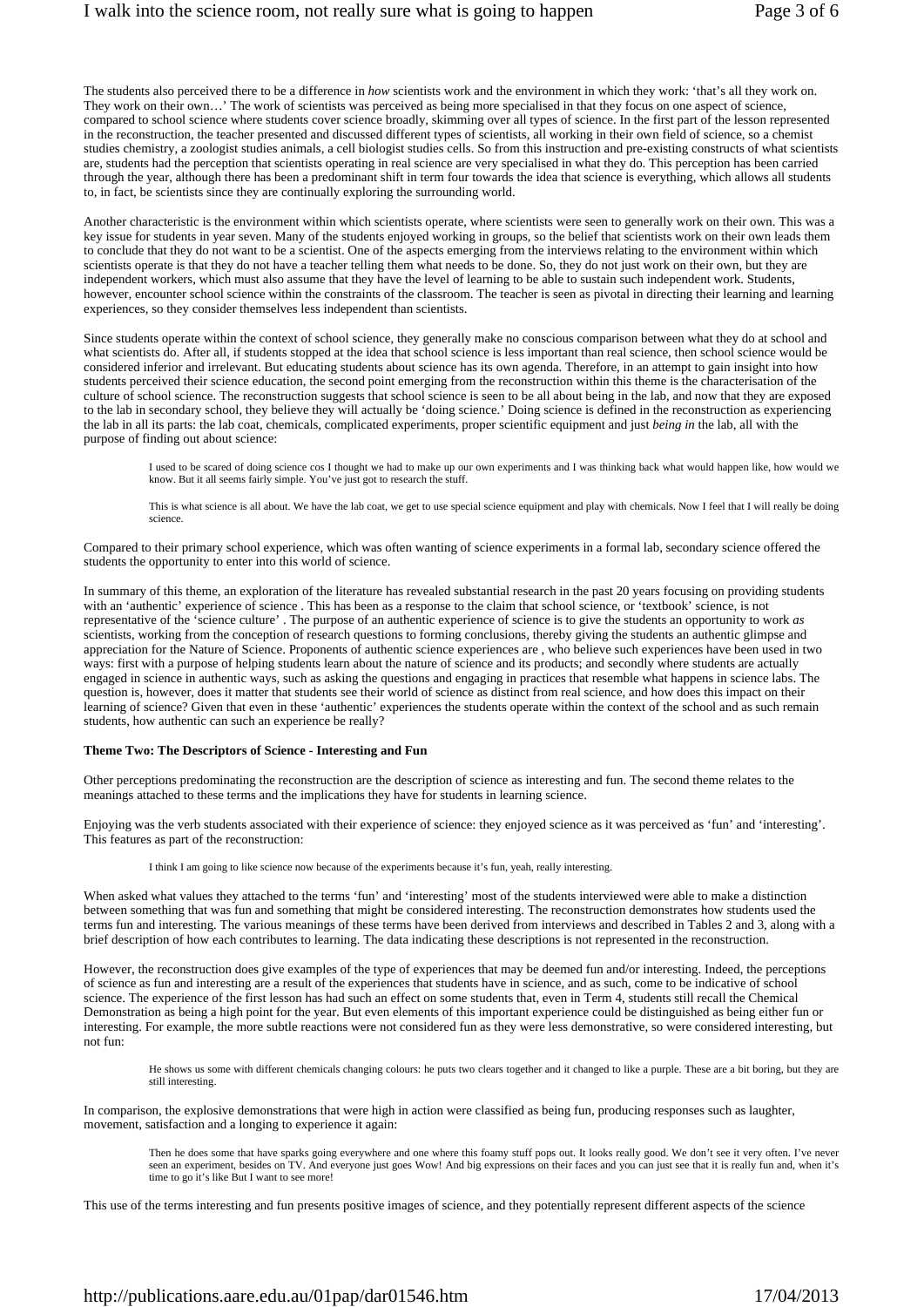experience. It must, however, be stated that some students have also described something fun as being interesting: 'How can you have something that's fun but not interesting?' was a response from the interview. Perhaps the difference between these two experiences is, therefore, more to do with the absence of fun in the more subtle colour changing experiment, rather than the more demonstrative experiments just being fun.

#### *'Interesting'*

With this in mind, an examination of what interesting means<sup>1</sup> has given rise to five characteristics of an interesting experience, as listed in Table  $\mathcal{L}$ 

| <b>MEANINGS</b>                    | <b>DESCRIPTION</b>                                                                                                                                                                                                           |  |
|------------------------------------|------------------------------------------------------------------------------------------------------------------------------------------------------------------------------------------------------------------------------|--|
| Something unexpected               | Where they don't expect the answer or response                                                                                                                                                                               |  |
| Something unknown or<br>unfamiliar | Something 'weird' or different, or where students don't know<br>how to get the answer, or they are in search of evidence to<br>support the hypothesis stated by an informed source, such as<br>the teacher or other students |  |
| It presents a challenge            | Where the outcome is not obvious and they have to work it<br>out, problem solving is required to answer the questions that<br>arise                                                                                          |  |
| Not repeatable                     | Something new, experienced only once, otherwise it is not<br>considered interesting as you already 'know' it                                                                                                                 |  |
| Attention grabbing                 | To be interested in something it has to grab your attention<br>first, it has to be appealing                                                                                                                                 |  |
| Links to learning                  | Prompted to ask questions. It then leads to learning through<br>the problem solving process, through finding out how it<br>worked, reading and learning, and where things are<br>understood.                                 |  |

Table 2. Characteristics of "interesting" as defined by Year 7 students during focus group interviews.

An interesting experience was characterised in three ways: it could be deemed as unexpected; it encompassed the element of the unknown or it was different or weird; or it presented a challenge to them (as supported by ), and problem solving was required to find the answer. Each type of interest expressed different responses, although they are all very much interrelated in that they all prompt the student to ask questions and seek answers, even just mentally. The difference, perhaps, and this needs further analysis, is the dominance of the type of interest, that is, the predominance of the unexpectedness, unfamiliarity and challenge in the experience. So, for example, where the students watched the chemicals changing colour in the Chemical Demonstrations the challenge was limited because it was being performed by the lab technician. There was definitely a sense of unexpectedness but the subtle reaction, perhaps, did not warrant a high degree of unexpectedness. Perhaps the more dominant was the sense of the unknown as the students did not know what was going to happen. This may be compared to the more demonstrative experiments, where the element of surprise, therefore unexpectedness, predominated.

The other two characteristics were seen by students to potentially act as requirements for an experience to be called interesting. The first characteristic was that the experience had to grab their attention and be appealing to be considered interesting. This suggests that there needs to be some existing construct for the experience to interact with.

However, the existing construct must not provide an exact re-run of the experience, as the second requirement of interest the students expressed was that it was not repeatable. Something ceased to be interesting if they had already done it or they already knew it. Once the answers became known, the intrinsic motivation to continue to be engaged became lost and it was no longer interesting. This suggests that interest, in fact, may actually inhibit the learning process, as suggested by : 'Individuals are known to suspend learning when they believe the learning has been accomplished' (p.442). You know it, you've done it; it is a progressional process where interesting experiences need to be built on rather than repeated.

However, students still learn from interesting experiences. For example, it may be the fact that a result was not expected that actually impressed the experience on a student and this may help them to remember the results or process, thereby learning from it. When the types of interesting experiences are exposed to students, they are prompted to ask questions, thereby initiating the learning process. When students are provoked into asking the questions, this may be characterised as a 'drive to explore', a deliberate decision, or even just a 'ripple effect', causing the person to embark on the journey to find out the answers to the questions. When students encounter something that is interesting, they are prompted to question and they have the motivation to embark on the journey of discovery, of finding the answer and learning something; to 'understand'.

#### *'Fun'*

In comparison, as outlined in Table 3, the research shows that an experience was deemed fun when there was no pressure to perform or get the right answer (less pressure) or when the experience is 'big' (demonstrative) as in the case of the exploding foam tube and sparkling chemical reactions in the reconstruction. You get to be yourself (sense of freedom), and you can laugh and talk with your friends (friends element). If an experience is fun, you tend to want to do it again as expressed in the reconstruction, 'But I want to see more!', although this is not unconditional (repeatable to an extent). Some of these elements are not represented in the reconstruction.

| <b>ANINGS</b><br><b>MEAN</b> | <b>DESCRIPTION</b> |  |
|------------------------------|--------------------|--|
|                              |                    |  |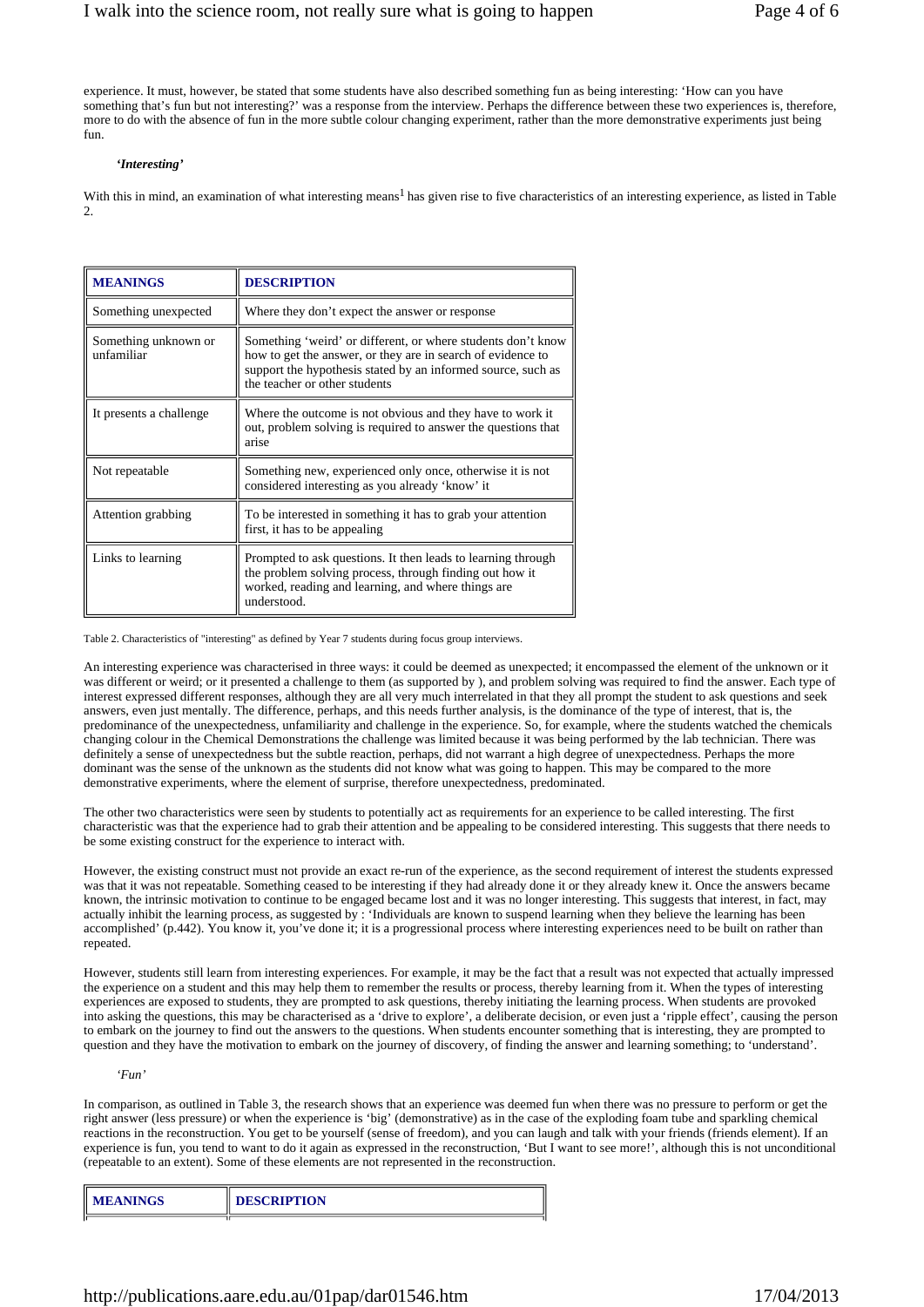| Demonstrative                     | Action-packed, big responses, involves movement such<br>as games, and even just getting out of their chair                               |  |
|-----------------------------------|------------------------------------------------------------------------------------------------------------------------------------------|--|
| Less pressure                     | Where they do not feel threatened in any way, such as<br>reduced pressure to get the right answer and such<br>embarrassment              |  |
| Sense of freedom, more<br>relaxed | Being relaxed and being able to do your own thing, but<br>also not as in the idea of being free to be happy or<br>giggling all the time. |  |
| Friends element                   | Being able to interact with your friends, such as laughing<br>and talking                                                                |  |
| Repeatable to an extent           | You will want to do it again, within limits                                                                                              |  |
| Links to learning                 | Provides the motivation to want to be engaged, so a<br>requirement for students to have prolonged interest in<br>some cases.             |  |

Table 3. Characteristics of "fun" as defined by Year seven students in focus group interviews.

Student responses in this study suggest that 'fun' embodies an emotive response rather than a cognitive response to the stimuli of the environment. One idea of fun that has been considered in the research is that when something is fun, the students are exhibiting signs of having fun, such as chatting, laughing, joking, but they have not necessarily gone to the level of asking themselves the question 'Why *am* I doing this? What information is it that I am finding out? Do I want to find this out or is there something else that I feel I want to explore instead?' It is when they reach that next level that something becomes *interesting* in the sense that they find themselves wanting to know more about it and ask themselves these questions. An analysis of such a 'fun' experience appears to suggest rather, that the interest may not be the 'type' that encourages them to ask the questions, as there would have had to be some interesting component in the experience for it to be labelled as fun.

This not a superficial response as first thought in this research, in the same way that perceptions are not a purely superficial response to a stimulus as there is a purposeful categorisation of the experience . Similarly, something 'fun' requires some evaluation of the experience in order to judge whether it is fun or not, but then, what does fun really mean? Is it just an emotive response? This needs further exploration.

Indeed, the fun element is imperative to some students to maintain their interest in science. A number of students stated, again not represented in the reconstruction but worth mentioning, that for their interest to be maintained, the teacher needed to keep it fun, otherwise science would get boring. Here, when asked what the teacher could do to increase learning, fun was intrinsically linked with interest and learning:

Keep it fun, and not like start to make it real boring so that we don't want to learn anything. So that we're not just sitting there doing nothing. Like, keep us to *do* something. Cos if we're just sitting there waiting for other people to finish it gets a bit boring, nothing to do.

Baird et al. (1990) envisage challenge as comprising two main components – a cognitive/Metacognitive **demand** component and an affective **interest** (and **enjoyment**) component. The results of this study suggest that the use of the word 'interesting' by students is not just affective, where they say they enjoy science because it is fun and interesting. 'Interesting' appears to also have a cognitive component. Therefore, the idea that the cognitive action is separated from the interest, as suggested by Baird et al., is not represented in this study. Rather, interest as perceived by the students in this study appears to be considering two types of interest: the interest that is the affective part of fun, represented for example when students say they need for their interest to be maintained; and the interest that embodies the demand component of challenge, which is the cognitive/Metacognitive response to the situation, such as where students are prompted to question.

#### **Conclusion**

#### *Both of these themes impact on how students align themselves to learning in science.*

As a conclusion, in light of this statement and the findings of this study, I would like to raise two questions for discussion. (Preceding each question is a summary of the main findings relevant for that question. My response is given after each question.)

*Question 1.* Students operate within the world of school science, not real science; such a contextual difference is a reality. As the students in this study perceived, the importance, focus, and type of activity and environment are different because the purpose of school science education is different to that of real science. No matter how 'authentic' we attempt to make their science experience, students remain within the context of the school culture, not the culture of real science that has the primary activity of contributing to an expanding body of scientific knowledge. School science teaches the basic concepts from the existing body of knowledge. Therefore, how can teachers use this inevitable dichotomy of *real and school science to provide a science program that has a positive and prolonged impact on learning science?*

My response: This dichotomy may actually be necessary to keep school science relevant to the world of the students. In order to make it relevant to how the students already view the world and how it works, their existing constructs must be accessed and considered .

*Question 2.* 'Fun' and 'interesting' can depict different parts of the school science experience, and can affect learning in different ways. This study has shown that it is not necessarily learning the science that keeps students interested in school science, but the way in which the science is taught, being the learning experiences and pedagogical aspects of the classroom. *Given the ways in which fun and interest are perceived by the students as impacting on their learning, how can teachers maintain student interest, and how do teachers build a culture that allows students to maintain the 'drive to explore', and push them out of their state of 'endless wonder'?*

My response: Given that students have different preferences for learning and employ different cognitive processes depending on their motivation for learning (Renninger, 1992), it is important to remember that just because some students do not participate in the 'fun side' of science does not mean that they are not responsive to the 'interesting side' of science, depending on what they see as relevant for them.

It may be of greater benefit, therefore, to focus less energy on providing simply a fun environment that gains students' interests where students